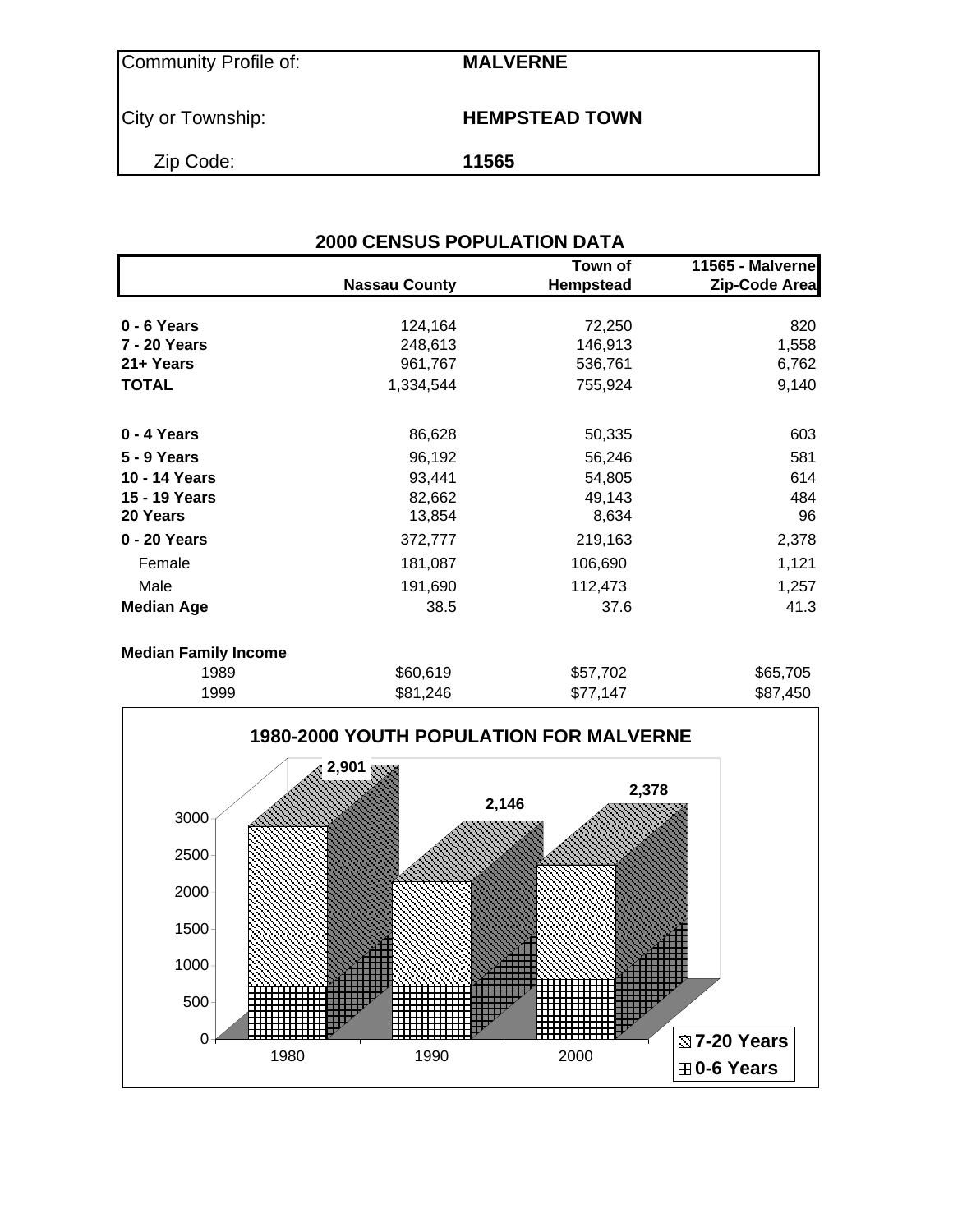# **2000 POPULATION PROJECTION DATA**

|                                  | <b>Nassau County</b> |              | <b>Hempstead</b> | <b>11565 - Malverne</b><br>Zip-Code Area |                                         |
|----------------------------------|----------------------|--------------|------------------|------------------------------------------|-----------------------------------------|
|                                  |                      |              |                  |                                          |                                         |
| $0 - 6$ Years                    | 118,978              | 73,806       |                  |                                          | $\overline{714}$                        |
| 7 - 20 Years                     | 231,792              | 139,895      |                  |                                          | 1,551                                   |
| 21+ Years                        | 978,505              | 557,917      |                  |                                          | 6,353                                   |
| <b>TOTAL</b>                     | 1,329,275            | 771,618      |                  |                                          | 8,619                                   |
| $0 - 4$ Years                    | 83,639               | 52,174       |                  |                                          | 521                                     |
| $5 - 9$ Years                    | 90,106               | 55,438       |                  |                                          | 449                                     |
| 10 - 14 Years                    | 82,042               | 49,470       |                  |                                          | 603                                     |
| 15 - 19 Years                    | 79,040               | 47,058       |                  |                                          | 581                                     |
| 20 Years                         | 15,943               | 9,563        |                  |                                          | 112                                     |
| 0 - 20 Years                     | 350,770              | 213,701      |                  |                                          | 2,266                                   |
| 700<br>600                       |                      |              |                  |                                          |                                         |
| 500                              | x.<br>X.<br>×        | aniill<br>×  | X -              |                                          | ⊠ 0-4                                   |
| 400                              |                      |              |                  |                                          | $\Box$ 5-9<br>""" <del>"</del> "" 10-14 |
| 300                              |                      |              |                  |                                          | $15 - 19$                               |
| 200                              |                      |              |                  |                                          |                                         |
| 100                              |                      |              |                  |                                          |                                         |
| $\boldsymbol{0}$<br>2001<br>2002 | 2003<br>2004         | 2005<br>2006 | 2007<br>2008     | 2009                                     | 2010                                    |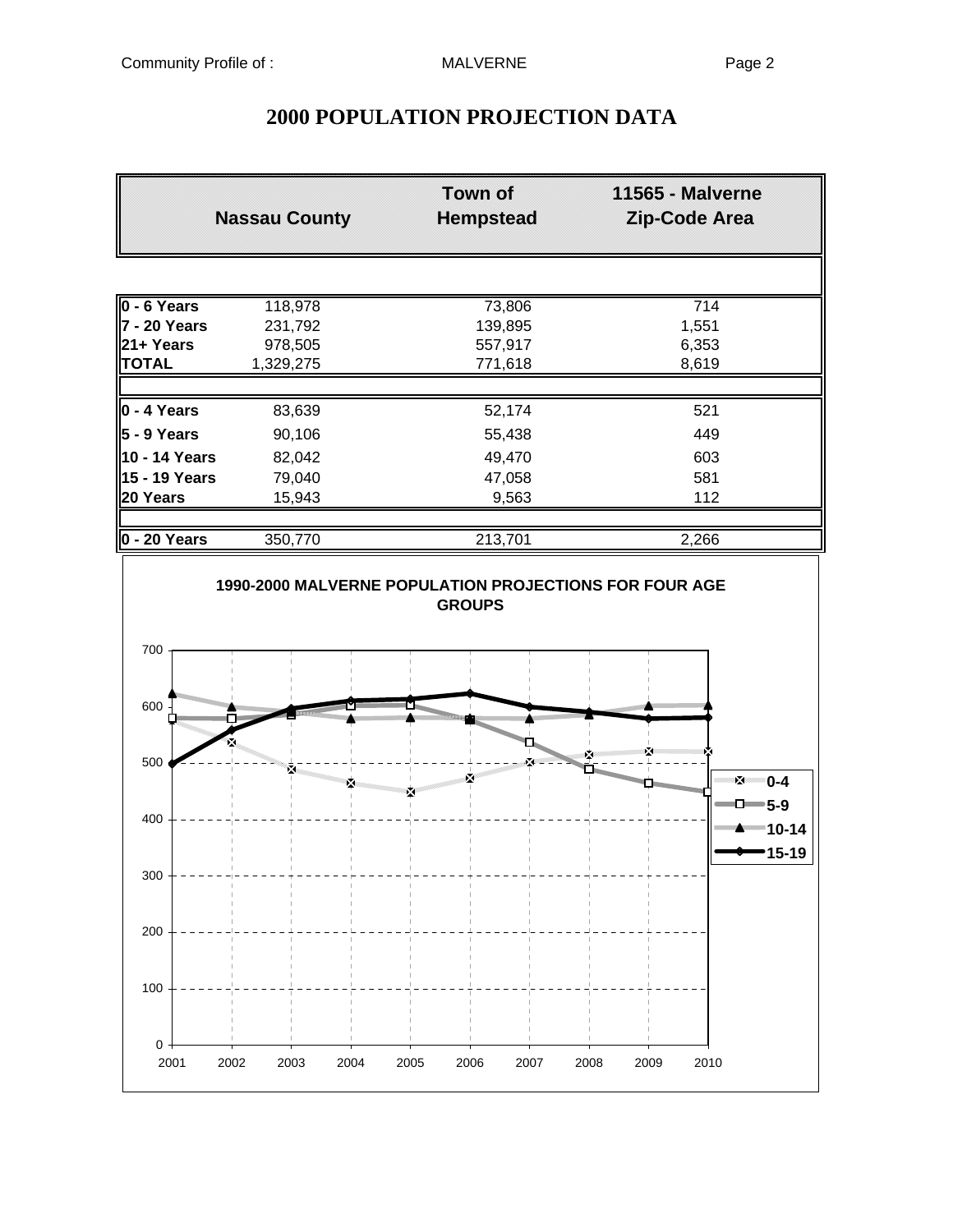|                 |                                                                                                                                                                      |                                                                       | <b>TEMPORARY ASSISTANCE TO</b><br><b>NEEDY FAMILIES (Formerly AFDC)</b><br>(NUMBER OF INDIVIDUALS) |                    |               |
|-----------------|----------------------------------------------------------------------------------------------------------------------------------------------------------------------|-----------------------------------------------------------------------|----------------------------------------------------------------------------------------------------|--------------------|---------------|
|                 |                                                                                                                                                                      |                                                                       |                                                                                                    |                    |               |
|                 |                                                                                                                                                                      |                                                                       | Town of                                                                                            |                    | 16-20 y       |
| Year            |                                                                                                                                                                      | Nassau County                                                         | Hempstead                                                                                          |                    | Zip-Code Area |
| 1985            |                                                                                                                                                                      | 15,963                                                                | 11,783                                                                                             |                    | 34            |
| 1986            |                                                                                                                                                                      | 15,337                                                                | 11,390                                                                                             |                    | 32            |
| 1987            |                                                                                                                                                                      | 13,321                                                                | 9,981                                                                                              |                    | 21            |
| 1988            |                                                                                                                                                                      | 12,410                                                                | 9,168                                                                                              |                    | 18            |
| 1989            |                                                                                                                                                                      | 11,950                                                                | 8,943                                                                                              |                    | $\, 8$        |
| 1990            |                                                                                                                                                                      | 12,607                                                                | 9,404                                                                                              |                    | 22            |
| 1991            |                                                                                                                                                                      | 15,317                                                                | 11,504                                                                                             |                    | 32            |
| 1992            |                                                                                                                                                                      | 16,528                                                                | 12,410                                                                                             |                    | 29            |
| 1993            |                                                                                                                                                                      | 20,129                                                                | 15,031                                                                                             |                    | 35            |
| 1994            |                                                                                                                                                                      | 20,622                                                                | 15,217                                                                                             |                    | 45            |
| 1995            |                                                                                                                                                                      | 20,229                                                                | 14,981                                                                                             |                    | 30            |
| 1996            |                                                                                                                                                                      | 17,800                                                                | 13,309                                                                                             |                    | 33            |
| 1997            |                                                                                                                                                                      | 14,940                                                                | 11,219                                                                                             |                    | 12            |
| 1998            |                                                                                                                                                                      | 12,706                                                                | 9,651                                                                                              |                    | 11            |
| 1999            |                                                                                                                                                                      | 10,825                                                                | 8,265                                                                                              |                    | 9             |
| g<br>Rate Per 1 | 1987-1999 MALVERNE, NASSAU COUNTY AND TOWN OF HEMPSTEAD<br>25.00<br>20.00<br>15.00<br>يرازأنه<br>10.00<br><b>GHURINU</b><br>5.00<br>0.00<br>1987 1988 1989 1990 1991 | AFDC RATES PER 1000 RESIDENTS<br><b>ANDREW MORE</b><br>r<br>1992 1993 | <b>CONSTRUCT</b><br>不出火山说个<br>1994<br>1995<br>1996<br>1997                                         | \$<br>1998<br>1999 |               |
|                 | <b>El Nassau County</b>                                                                                                                                              |                                                                       | <b>El Hempstead Town</b>                                                                           | □16-20 y           |               |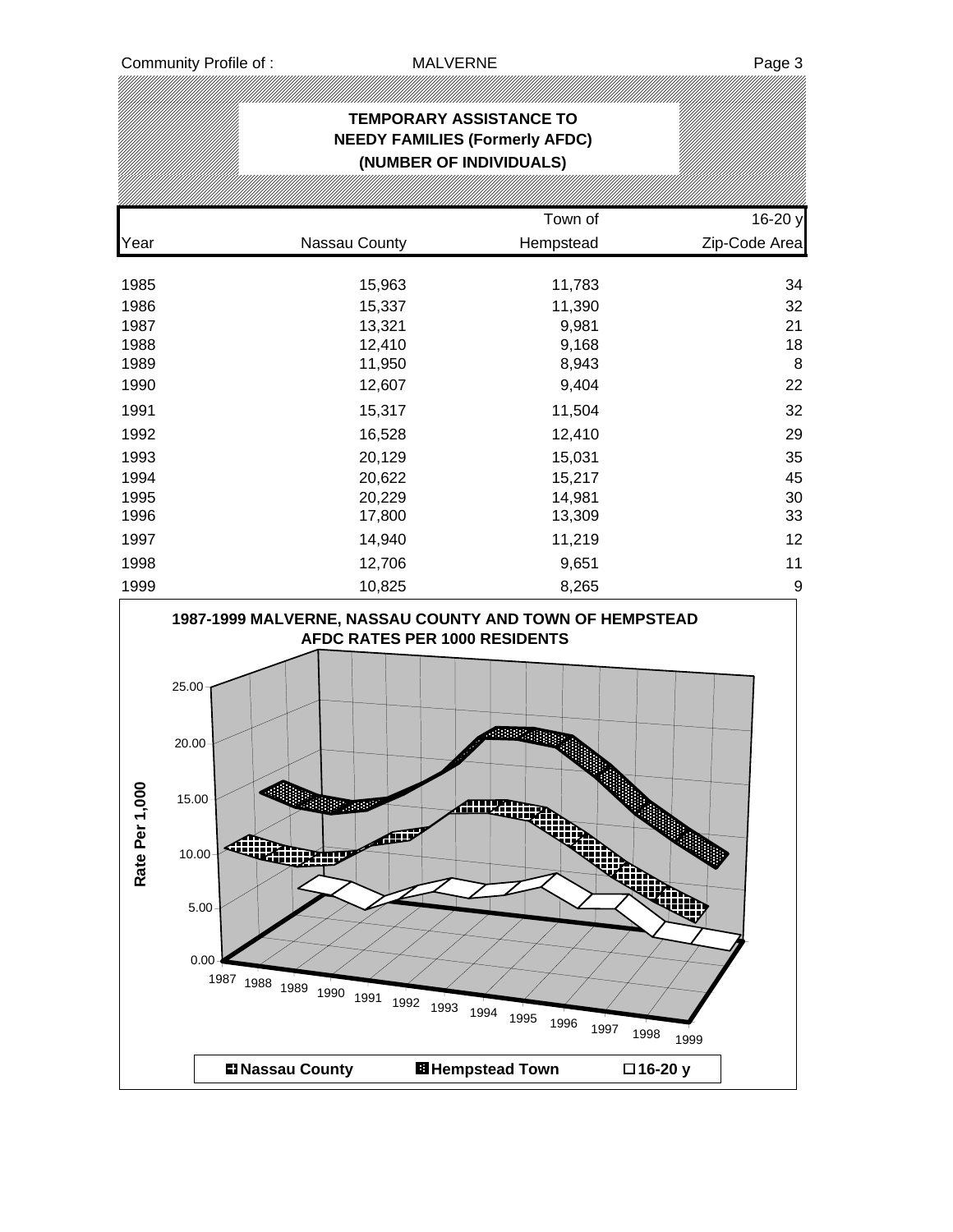### **11565 ZIP-CODE AREA RESIDENT YOUTH OFFENSES**

|      |                | 7-15 Years Old     |                |                         |
|------|----------------|--------------------|----------------|-------------------------|
|      |                | <b>Station</b>     | Subjects of    |                         |
| Year | <b>Arrests</b> | <b>Adjustments</b> | Investigation  | <b>Totals</b>           |
| 1990 | 5              | 10                 | $\overline{2}$ | 17                      |
| 1991 | 8              | 8                  | $\overline{2}$ | 18                      |
| 1992 | 4              | 10                 | $\overline{2}$ | 17                      |
| 1993 | 5              | 9                  |                | 15                      |
| 1994 |                | 11                 |                | 13                      |
| 1995 |                | 3                  | 3              |                         |
| 1996 | 5              |                    |                |                         |
| 1997 | $\overline{2}$ | 6                  |                | 13                      |
|      |                |                    |                |                         |
|      |                | 16-20 Years Old    |                |                         |
|      |                | <b>Subjects of</b> |                | <b>All Ages</b>         |
| Year | <b>Arrests</b> | Investigation      | <b>Totals</b>  | <b>Total Incidents*</b> |
| 1990 | 13             |                    | 20             | 37                      |
| 1991 | 21             | 9                  | 30             | 48                      |
| 1992 | 11             | 4                  | 15             | 32                      |
| 1993 | 26             | 4                  | 30             | 45                      |
| 1994 | 12             | 4                  | 16             | 29                      |
| 1995 | 17             | 6                  | 23             | 30                      |
| 1996 | 15             | Ω                  | 15             | 22                      |



\* Total incidents include arrests, station adjustments and subjects of investigation for 1988 - 1995. Subjects were not available prior to 1988. Youth offense data does not include data on convictions following from some of these arrests.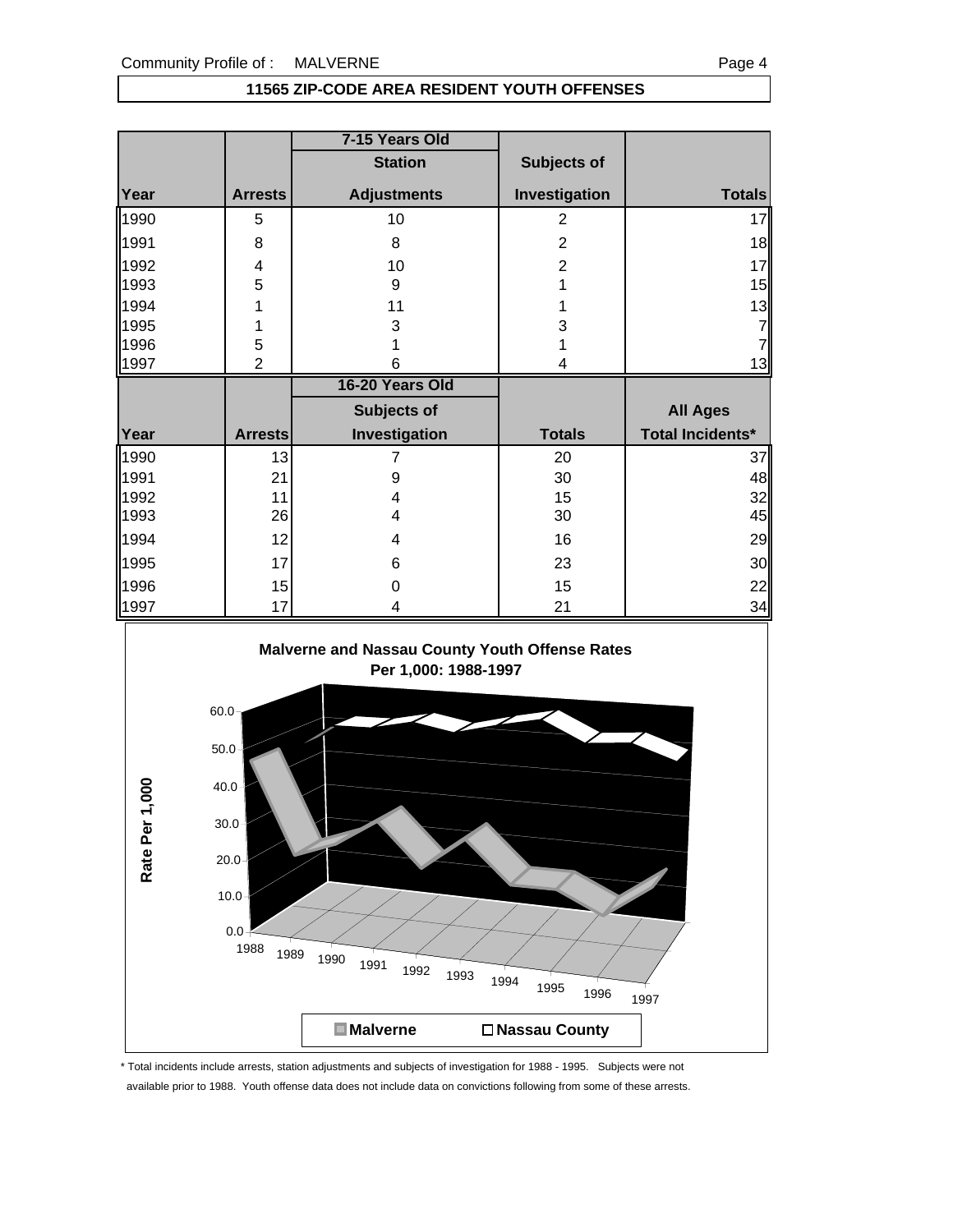Community Profile of : MALVERNE **Page 5** 

|                | <b>11565 ZIP-CODE AREA RESIDENT YOUTH OFFENSES</b>                                 |                                                                   |                                             |                       |                    |                                   |                |                    |  |  |  |
|----------------|------------------------------------------------------------------------------------|-------------------------------------------------------------------|---------------------------------------------|-----------------------|--------------------|-----------------------------------|----------------|--------------------|--|--|--|
|                | Youth Offense Rate Per 1000 Resident Youth<br>For Combined Offense Types and Total |                                                                   |                                             |                       |                    |                                   |                |                    |  |  |  |
|                | Drug &                                                                             | Violent &                                                         |                                             |                       |                    | <b>Criminal</b>                   |                |                    |  |  |  |
| Year           |                                                                                    | Alcohol Threatening                                               | <b>Property</b>                             | <b>Status</b>         | <b>Theft</b>       | <b>Nonconf</b>                    | <b>Other</b>   | <b>Total</b>       |  |  |  |
| 1990           | 2.8                                                                                | 5.6                                                               | 7.0                                         | 2.1                   | 7.0                | 0.7                               | 0.7            | 25.9               |  |  |  |
| 1991           | 0.0                                                                                | 13.1                                                              | 6.9                                         | 2.1                   | 7.6                | 1.4                               | 0.7            | 33.1               |  |  |  |
| 1992           | 4.1                                                                                | 3.4                                                               | 3.4                                         | 3.4                   | 4.1                | 1.4                               | 0.7            | 21.8               |  |  |  |
| 1993           | 4.8                                                                                | 4.1                                                               | 4.1                                         | 2.0                   | 6.8                | 6.8                               | 1.4            | 30.7               |  |  |  |
| 1994           | 2.1                                                                                | 6.2                                                               | 6.2                                         | 2.1                   | 2.1                | 0.0                               | 1.4            | 20.0               |  |  |  |
| 1995<br>1996   | 4.0<br>2.7                                                                         | 7.4<br>4.7                                                        | 2.7<br>1.3                                  | 0.7<br>0.7            | 2.7<br>4.7         | 0.7                               | 2.0<br>0.0     | 20.1<br>14.7       |  |  |  |
| 1997           | 6.9                                                                                | 4.1                                                               | 4.8                                         | 2.1                   | 3.4                | 0.0<br>0.7                        | 1.4            | 23.3               |  |  |  |
|                |                                                                                    |                                                                   |                                             | <b>Youth Offenses</b> |                    |                                   |                |                    |  |  |  |
|                |                                                                                    |                                                                   | <b>For Combined Offense Types and Total</b> |                       |                    |                                   |                |                    |  |  |  |
|                |                                                                                    |                                                                   |                                             |                       |                    |                                   |                |                    |  |  |  |
|                | Drug &                                                                             | Violent &                                                         |                                             |                       |                    | <b>Criminal</b>                   |                |                    |  |  |  |
| Year<br>11990  | 4                                                                                  | <b>Alcohol Threatening</b><br>8                                   | <b>Property</b><br>10                       | <b>Status</b><br>3    | <b>Theft</b><br>10 | <b>Nonconf</b>                    | <b>Other</b>   | <b>Total</b><br>37 |  |  |  |
| 1991           | 0                                                                                  | 19                                                                | 10                                          | 3                     | 11                 | 2                                 | 1              | 48                 |  |  |  |
| 1992           | 6                                                                                  | 5                                                                 | 5                                           | 5                     | 6                  | $\overline{2}$                    |                | 32                 |  |  |  |
| 1993           | 7                                                                                  | 6                                                                 | 6                                           | 3                     | 10                 | 10                                | 2              | 45                 |  |  |  |
| 1994           | 3                                                                                  | 9                                                                 | 9                                           | 3                     | 3                  | 0                                 | $\overline{c}$ | 29                 |  |  |  |
| 1995           | 6                                                                                  | 11                                                                | 4                                           | 1                     | 4                  |                                   | 3              | 30                 |  |  |  |
| 1996           | 4                                                                                  | 7                                                                 | $\overline{2}$                              | 1                     | 7                  | 0                                 | 0              | 22                 |  |  |  |
| 1997           | 10                                                                                 | 6                                                                 |                                             | 3                     | 5                  |                                   | $\overline{2}$ | 34                 |  |  |  |
|                |                                                                                    | 1990-1997 Violent & Threatening, and Drug & Alcohol Youth Offense |                                             |                       |                    |                                   |                |                    |  |  |  |
| 16.0           |                                                                                    |                                                                   | <b>Rates in Malverne and Nassau County</b>  |                       |                    |                                   |                |                    |  |  |  |
|                |                                                                                    |                                                                   |                                             |                       |                    |                                   |                |                    |  |  |  |
| 14.0           |                                                                                    |                                                                   |                                             |                       |                    |                                   |                |                    |  |  |  |
| 12.0           |                                                                                    |                                                                   |                                             |                       |                    |                                   |                |                    |  |  |  |
| 10.0           |                                                                                    |                                                                   |                                             |                       |                    |                                   |                |                    |  |  |  |
|                |                                                                                    |                                                                   |                                             |                       |                    |                                   |                |                    |  |  |  |
|                | 8.0                                                                                |                                                                   |                                             |                       |                    |                                   |                |                    |  |  |  |
|                | 6.0                                                                                |                                                                   |                                             |                       |                    |                                   |                |                    |  |  |  |
| Rate Per 1,000 |                                                                                    |                                                                   |                                             |                       |                    |                                   |                |                    |  |  |  |
|                | 4.0                                                                                |                                                                   |                                             |                       |                    |                                   |                |                    |  |  |  |
|                | 2.0                                                                                |                                                                   |                                             |                       |                    |                                   |                |                    |  |  |  |
|                |                                                                                    |                                                                   |                                             |                       |                    |                                   |                |                    |  |  |  |
|                | 0.0<br>1990                                                                        | 1992<br>1991                                                      | 1993                                        |                       | 1994               | 1995                              | 1996           | 1997               |  |  |  |
|                |                                                                                    | -2- Nassau County Alc/Drug /k                                     |                                             |                       |                    | -D-Nassau County Violent/Threat/k |                |                    |  |  |  |
|                |                                                                                    | <b>-X-Malverne Alc/Drug/k</b>                                     |                                             |                       |                    | -0-Malverne Violent/Threat/k      |                |                    |  |  |  |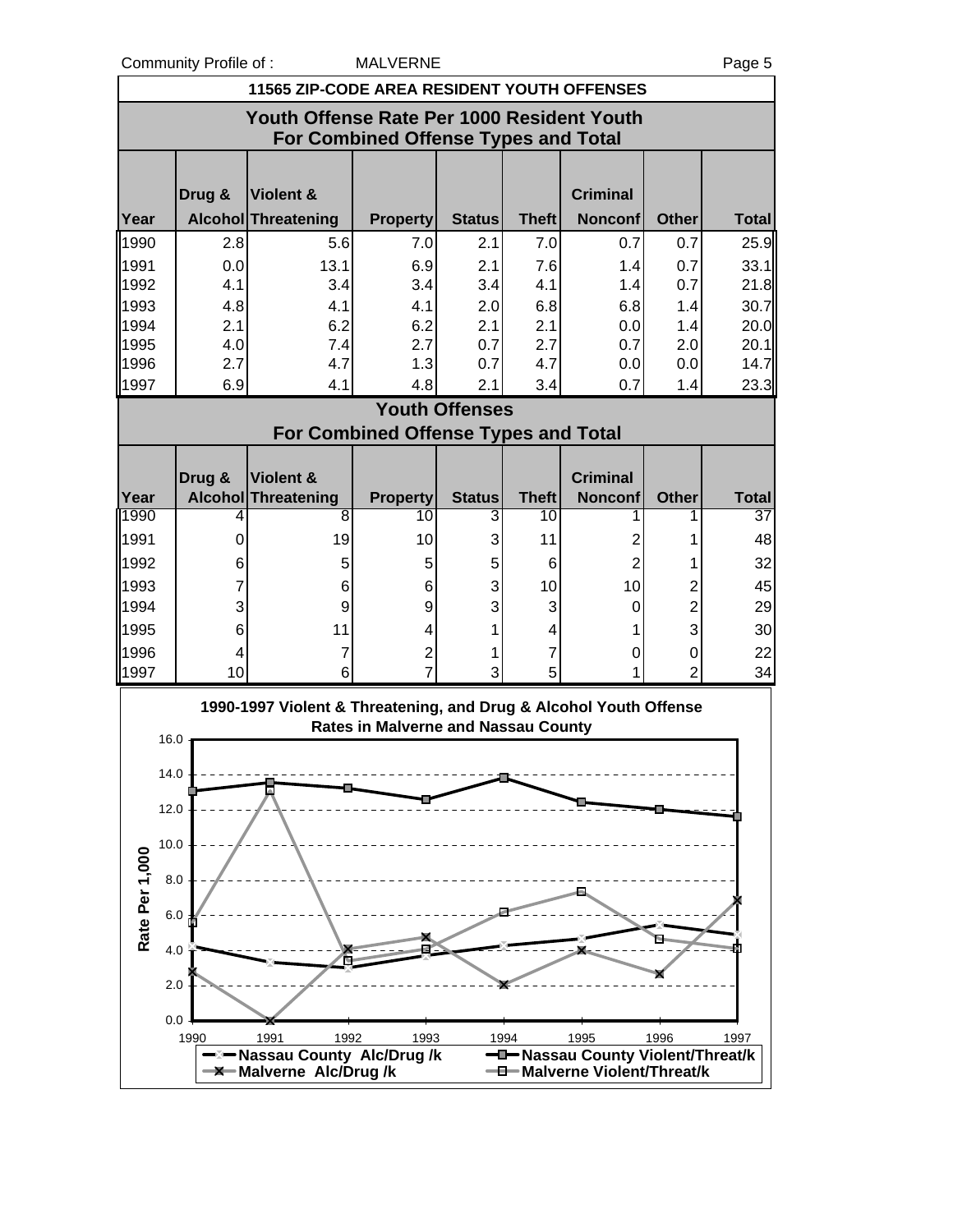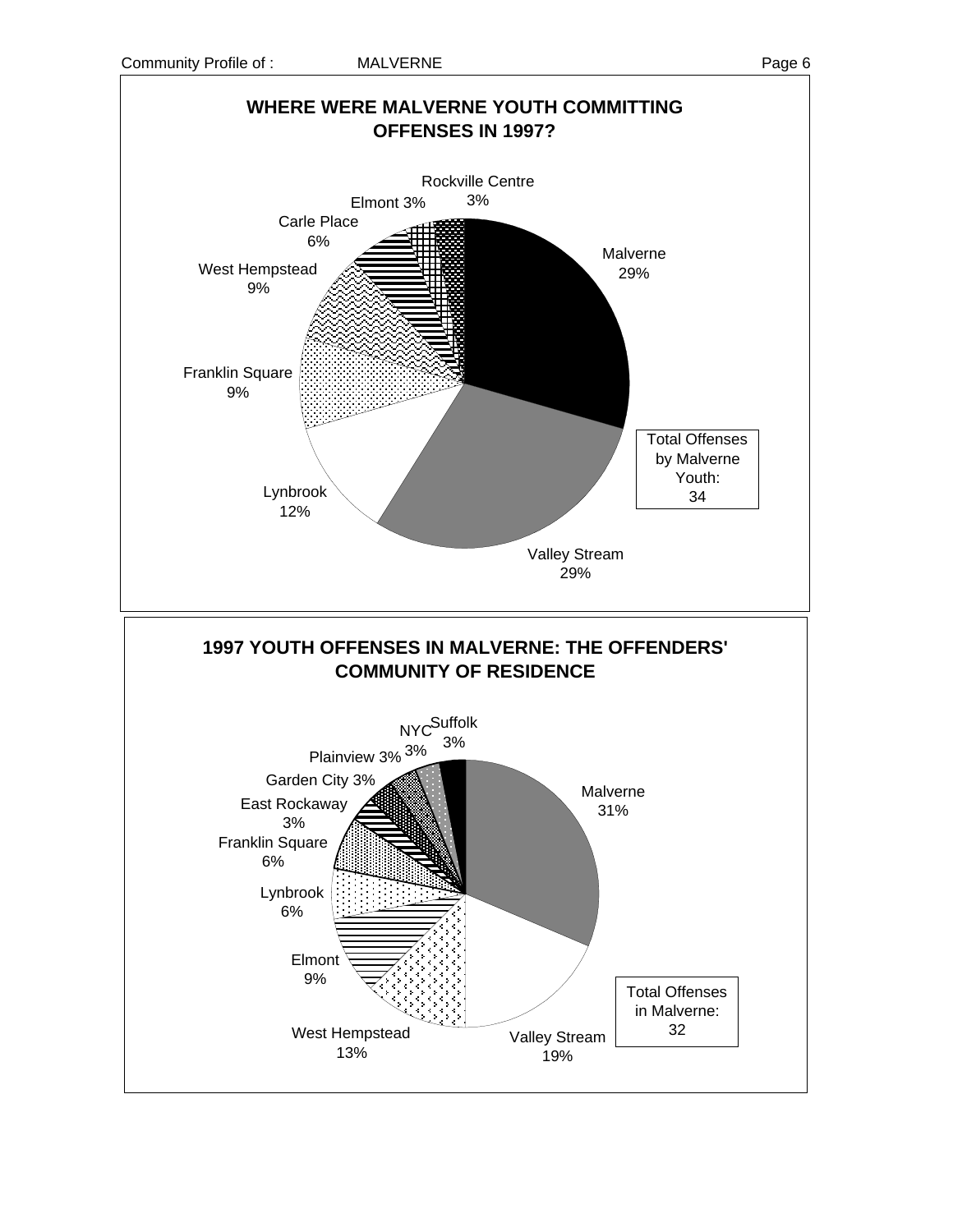|                 |                          |                |                |                |                         |                          |              | 1991-97      |
|-----------------|--------------------------|----------------|----------------|----------------|-------------------------|--------------------------|--------------|--------------|
|                 |                          |                |                |                |                         |                          |              | Percent      |
| Age             | 1991                     | 1992           | 1993           | 1994           | 1995                    | 1996                     | 1997         | Change       |
| 10 Yr & Less    | $\overline{1}$           | $\overline{0}$ | $\overline{0}$ | $\overline{0}$ | $\overline{0}$          | $\overline{\phantom{0}}$ |              | $0 - 100.0%$ |
| %               | 33.3%                    | 0.0%           | 0.0%           | 0.0%           | 0.0%                    | 0.0%                     | 0.0%         |              |
| 11 to 12        | $\overline{\phantom{0}}$ | $\mathbf 0$    | $\mathbf 0$    | $\mathbf 0$    | $\overline{\mathbf{0}}$ | $\overline{\phantom{0}}$ | $\mathbf{0}$ |              |
| $\frac{0}{0}$   | 0.0%                     | 0.0%           | 0.0%           | 0.0%           | 0.0%                    | 0.0%                     | 0.0%         |              |
| 13              | $\Omega$                 | $\Omega$       | $\Omega$       | $\Omega$       | $\Omega$                | $\Omega$                 | $\Omega$     |              |
| $\%$            | 0.0%                     | 0.0%           | 0.0%           | 0.0%           | 0.0%                    | 0.0%                     | 0.0%         |              |
| 14              | $\mathbf 0$              | $\mathbf{1}$   | $\mathbf{1}$   | $\Omega$       | $\Omega$                | $\Omega$                 | $\Omega$     |              |
| $\frac{0}{0}$   | 0.0%                     | 33.3%          | 20.0%          | 0.0%           | $0.0\%$                 | 0.0%                     | 0.0%         |              |
| 15 <sub>1</sub> | $\overline{2}$           | 1              | 3              | 3              | 1                       | 1                        | 1            | $-50.0%$     |
| $\%$            | 66.7%                    | 33.3%          | 60.0%          | 100.0%         | 33.3%                   | 100.0%                   | 100.0%       |              |
| 16              | $\Omega$                 | $\overline{0}$ | $\mathbf{1}$   | $\Omega$       | $\overline{1}$          | $\Omega$                 | $\Omega$     |              |
| $\%$            | 0.0%                     | 0.0%           | 20.0%          | 0.0%           | 33.3%                   | 0.0%                     | 0.0%         |              |
| 17 <sub>1</sub> | $\Omega$                 | 1              | $\Omega$       | $\Omega$       | $\mathbf{1}$            | $\Omega$                 | $\Omega$     |              |
| $\%$            | 0.0%                     | 33.3%          | 0.0%           | 0.0%           | 33.3%                   | 0.0%                     | 0.0%         |              |
| 18              | $\Omega$                 | $\Omega$       | $\Omega$       | $\Omega$       | $\Omega$                | $\Omega$                 | $\mathbf{0}$ |              |
| $\frac{0}{0}$   | 0.0%                     | 0.0%           | 0.0%           | 0.0%           | 0.0%                    | 0.0%                     | 0.0%         |              |
| 19 to 20        | $\Omega$                 | $\Omega$       | $\Omega$       | $\Omega$       | $\Omega$                | $\Omega$                 | $\Omega$     |              |
| $\%$            | 0.0%                     | 0.0%           | 0.0%           | 0.0%           | 0.0%                    | 0.0%                     | 0.0%         |              |
| <b>Malverne</b> |                          |                |                |                |                         |                          |              |              |
| Total           | 3                        | 3              | 5              | 3              | 3                       | 1                        | 1            | $-66.7%$     |
| Rate Per 1,000  | 1.9                      | 1.9            | 3.1            | 1.9            | 1.8                     | 0.6                      | 0.6          | $-69.1%$     |
| Nassau County   |                          |                |                |                |                         |                          |              |              |
| Rate Per 1,000  | 5.19                     | 6.63           | 8.98           | 8.68           | 7.52                    | 7.23                     | 7.30         | 40.5%        |

### **Resident Malverne Runaway and Homeless Youth by Age Group**

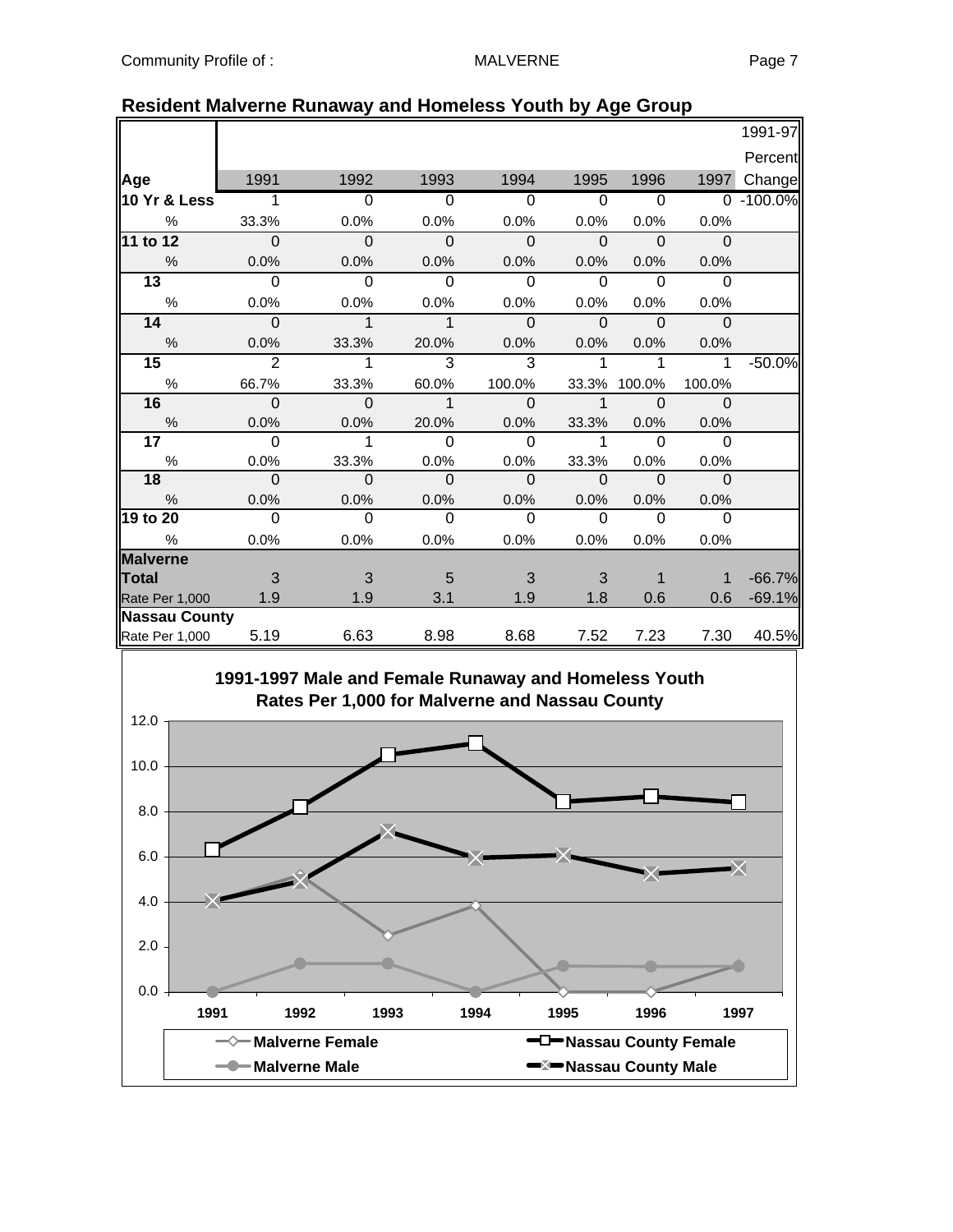### **PUBLIC SCHOOL ENROLLMENT IN MALVERNE UFSD**

|      | European          | African                                               |          | Asian             | <b>Native</b>  |                |       |
|------|-------------------|-------------------------------------------------------|----------|-------------------|----------------|----------------|-------|
| Year | American          | American                                              | Latino   | American American |                | Total          |       |
|      |                   |                                                       |          |                   |                |                |       |
| 1987 | 826               | 862                                                   | 74       | 33                | 2              | 1,797          |       |
| 1988 | 840               | 857                                                   | 58       | 33                | 0              | 1,788          |       |
| 1989 | 743               | 844                                                   | 88       | 31                | 0              | 1,706          |       |
| 1990 | 750               | 865                                                   | 86       | 31                | $\overline{2}$ | 1,734          |       |
| 1991 | 741               | 865                                                   | 113      | 37                | 2              | 1,758          |       |
| 1992 | 742               | 891                                                   | 121      | 34                | 5              | 1,793          |       |
| 1993 | 729               | 951                                                   | 97       | 38                | 2              | 1,817          |       |
| 1994 | 707               | 930                                                   | 135      | 33                | $\overline{2}$ | 1,807          |       |
| 1995 | 703               | 965                                                   | 128      | 43                | 0              | 1,839          |       |
| 1996 | 698               | 953                                                   | 128      | 39                | 0              | 1,818          |       |
| 1997 | 646               | 982                                                   | 133      | 41                | 0              | 1,802          |       |
| 1998 | 620               | 1011                                                  | 137      | 40                | 5              | 1,811          |       |
| 1999 | 563               | 1053                                                  | 153      | 50                | 4              | 1,823          |       |
|      |                   | Net Change in School Enrollment Between 1987 and 1999 |          |                   |                |                |       |
|      |                   | European                                              | African  |                   | Asian          | <b>Native</b>  |       |
|      | 1987-99           | American                                              | American | Latino            | American       | American       | Total |
|      | Change in Number  | $-263$                                                | 191      | 79                | 17             | $\overline{2}$ | 26    |
|      | Change as Percent | $-32%$                                                | 22%      | 107%              | 52%            | 100%           | 1%    |

| Net Change in School Enrollment Between 1993 and 1999 |         |          |          |        |          |               |                |  |  |
|-------------------------------------------------------|---------|----------|----------|--------|----------|---------------|----------------|--|--|
|                                                       |         | European | African  |        | Asian    | <b>Native</b> |                |  |  |
|                                                       | 1993-99 | American | American | Latino | American | American      | Total <b>l</b> |  |  |
| Change in Number                                      |         | -166     | 102      | 56     | 12       |               | 6              |  |  |
| Change as Percent                                     |         | $-23%$   | 11%      | 58%    | 32%      | 100%          | 0%             |  |  |



\* The 1993-99 change for Native Americans has been excluded from this chart because there were fewer than 7 enrolled. This policy is meant to avoid distorted percent comparisons among groups.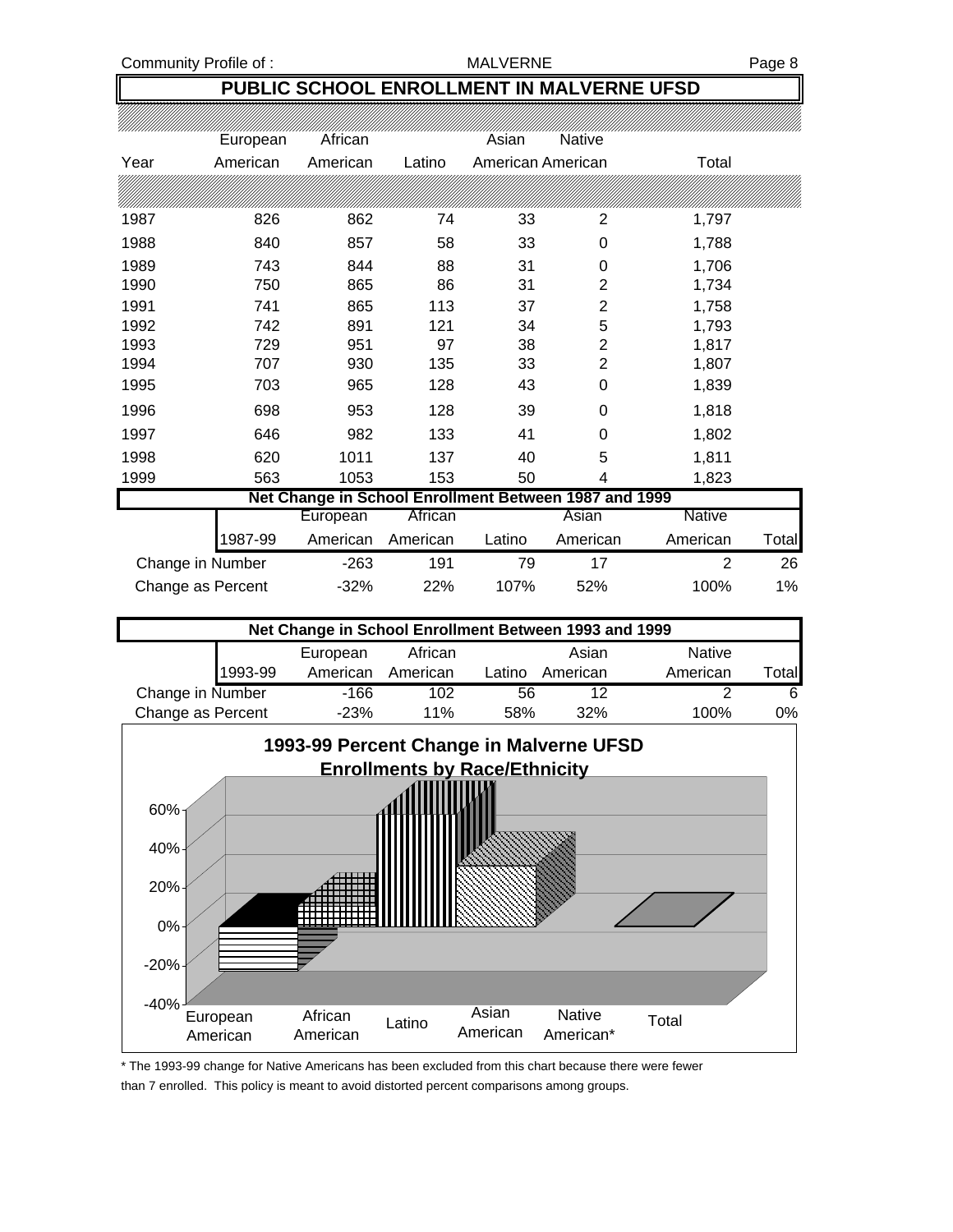#### Community Profile of : The MALVERNE MALVERNE Page 9

#### MALVERNE

## **REPORTED LIMITED ENGLISH PROFICIENT ENGLISH LANGUAGE LEARNERS (LEP/ELLs) IN MALVERNE UFSD\***

|                         | Reported Number and Percent of LEP/ELL Students in<br><b>Malverne UFSD, Hempstead Town and Nassau County</b> |                                                  |                   |                         |                      |                         |                   |  |  |
|-------------------------|--------------------------------------------------------------------------------------------------------------|--------------------------------------------------|-------------------|-------------------------|----------------------|-------------------------|-------------------|--|--|
|                         |                                                                                                              | <b>Malverne UFSD</b><br><b>Town of Hempstead</b> |                   |                         | <b>Nassau County</b> |                         |                   |  |  |
| Year                    | <b>Number</b>                                                                                                |                                                  | <b>Percent of</b> | <b>Number</b>           | <b>Percent of</b>    |                         | Number Percent of |  |  |
|                         |                                                                                                              | <b>Total Enrollment</b>                          |                   | <b>Total Enrollment</b> |                      | <b>Total Enrollment</b> |                   |  |  |
| 1992                    |                                                                                                              | 45                                               | 2.5%              | 3,240                   | 3.2%                 | 6,044                   | 3.5%              |  |  |
| 1993                    |                                                                                                              | 50                                               | 2.8%              | 3,875                   | 3.7%                 | 6,963                   | 4.0%              |  |  |
| 1994                    |                                                                                                              | 41                                               | 2.3%              | 4,271                   | 4.1%                 | 7,492                   | 4.2%              |  |  |
| 1995                    |                                                                                                              | 54                                               | 2.9%              | 4,674                   | 4.3%                 | 7,823                   | 4.3%              |  |  |
| 1996                    |                                                                                                              | 61                                               | 3.4%              | 4,847                   | 4.4%                 | 8.276                   | 4.5%              |  |  |
| 1997                    |                                                                                                              | 68                                               | 3.8%              | 5,532                   | 4.9%                 | 9.219                   | 4.9%              |  |  |
| 1998                    |                                                                                                              | 64                                               | 3.5%              | 5,878                   | 5.1%                 | 9,353                   | 4.8%              |  |  |
| 1999                    |                                                                                                              | 45                                               | 2.5%              | 6,134                   | $5.2\%$              | 10.077                  | 5.1%              |  |  |
| 1999 Total              |                                                                                                              |                                                  |                   |                         |                      |                         |                   |  |  |
| Enrollment              |                                                                                                              | 1,823                                            |                   | 117,036                 |                      | 195,804                 |                   |  |  |
| 1992 - 1999<br>% Change |                                                                                                              | $0.0\%$                                          |                   | 89.3%                   |                      | 66.7%                   |                   |  |  |

\* In the 1998-1999 school year, there were 77 different languages spoken by students enrolled

 in Nassau County public schools. **Reported 1992-1999 Malverne UFSD LEP/ELLs and Total Non-LEP/ELL Enrollment** 1790 80 1780 70 **Non-LEP/ELL Enrollment** Enrollment 1770 60 1760 # of LEP/ELLS **# of LEP/ELLs** 50 1750 40 1740 30 1730 20 1720 10 1710 0 1700 **1992 1993 1994 1995 1996 1997 1998 1999 Year <del>E</del>D LEP/ELL Students CREP Total Non-LEP Enrollment** 

\*\* The annual number of reported LEP/ELLs enrollment is based upon the number of Limited English Proficient English Language Learners in the local district as reported on the State Education Department/ The University of the State of New York, Commissioners Regulations Part 154 Application.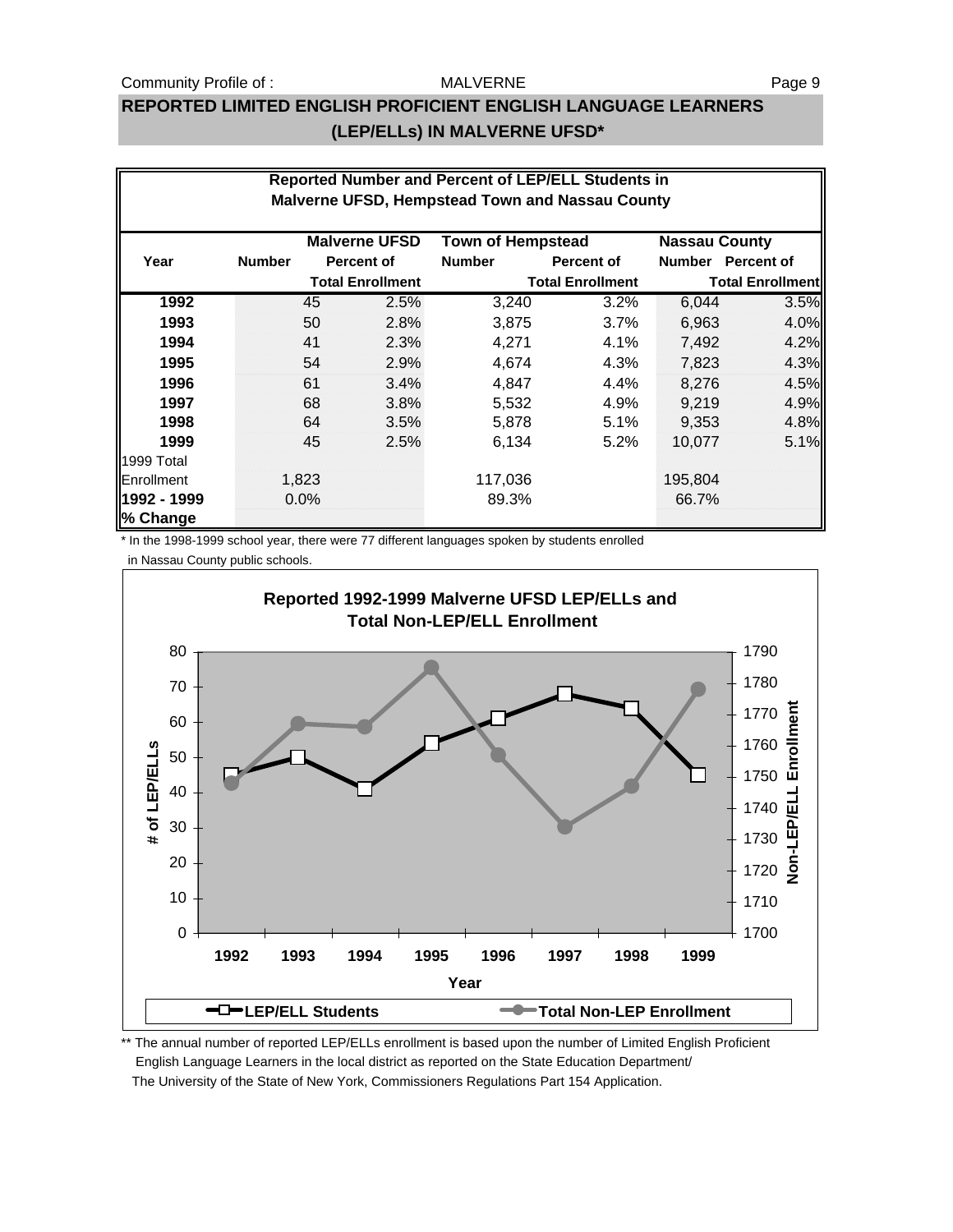Community Profile of : MALVERNE **Example 20 and 20 and 20 and 20 and 20 and 20 and 20 and 20 and 20 and 20 and 20 and 20 and 20 and 20 and 20 and 20 and 20 and 20 and 20 and 20 and 20 and 20 and 20 and 20 and 20 and 20 and** 

 **Dropout Percents in Malverne UFSD, Town of Hempstead, and Nassau County**

|      |                |            |          |          | DROPOUT NUMBERS & PERCENTS OF HIGH SCHOOL ENROLLMENT* |          |
|------|----------------|------------|----------|----------|-------------------------------------------------------|----------|
| Year | District-#     | District-% | Town-#** | Town-%** | County-#                                              | County-% |
|      |                |            |          |          |                                                       |          |
| 1987 | 12             | 2.0        | 898      | 2.4      | 1284                                                  | 2.0      |
| 1988 | 9              | 1.7        | 759      | 2.2      | 1177                                                  | 2.0      |
| 1989 | 18             | 3.3        | 654      | 2.0      | 932                                                   | 1.7      |
| 1990 | 9              | 1.7        | 546      | 1.8      | 759                                                   | 1.4      |
| 1991 | 9              | 1.7        | 432      | 1.4      | 613                                                   | 1.2      |
| 1992 | 6              | 1.1        | 483      | 1.6      | 654                                                   | 1.2      |
| 1993 | 13             | 2.6        | 484      | 1.6      | 630                                                   | 1.2      |
| 1994 | 3              | 0.6        | 533      | 1.7      | 724                                                   | 1.4      |
| 1995 | $\overline{2}$ | 0.4        | 395      | 1.3      | 531                                                   | 1.0      |
| 1996 | $\overline{2}$ | 0.4        | 337      | 1.1      | 477                                                   | 0.9      |
| 1997 | 4              | 0.7        | 358      | 1.1      | 479                                                   | 0.9      |
| 1998 | 1              | 0.2        | 330      | 1.0      | 489                                                   | 0.9      |

\*Dropout Rate = Dropouts divided by 9-12 grade enrollment including ungraded secondary enrollment. A dropout

is defined as any pupil who left school prior to graduation & did not enter another school or program leading to a GED.



\*\*Town data based on a weighted average of communities which are fully or partially located within town boundaries.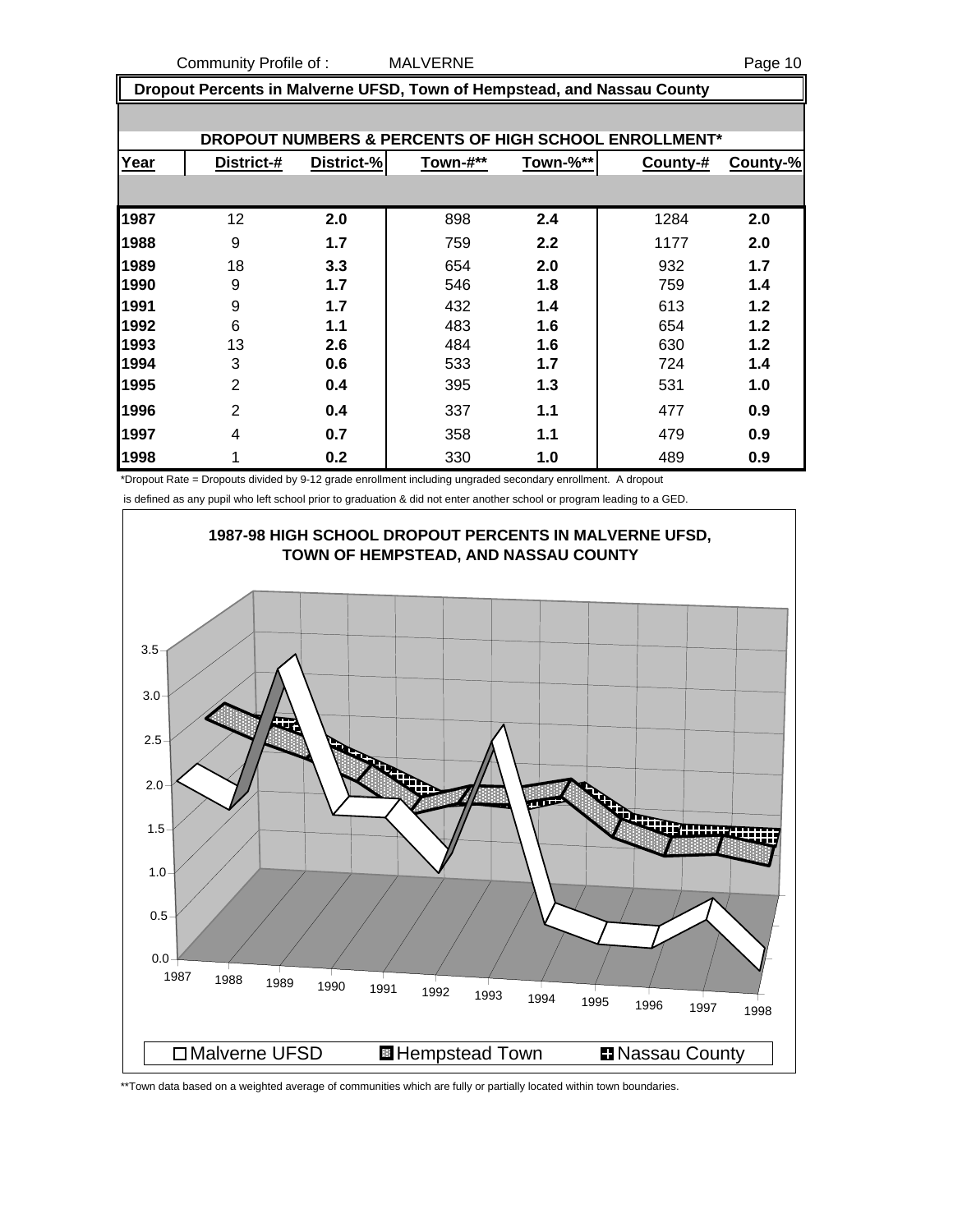| 1982-97 Total Births and Fertility Rates For Malverne 11565<br>Nassau County and New York State* |     |                 |           |                                   |           |                       |           |  |  |
|--------------------------------------------------------------------------------------------------|-----|-----------------|-----------|-----------------------------------|-----------|-----------------------|-----------|--|--|
|                                                                                                  |     | <b>Malverne</b> |           | <b>Nassau County</b>              |           | <b>New York State</b> |           |  |  |
|                                                                                                  |     |                 | Fertility |                                   | Fertility |                       | Fertility |  |  |
| Year                                                                                             |     | Births**        | Rate      | <b>Births</b>                     | Rate      | <b>Births</b>         | Rate      |  |  |
| 1982                                                                                             |     | 95              | 48.4      | 14,342                            | 49.0      | 246,889               | 59.6      |  |  |
| 1983                                                                                             |     | 95              | 49.3      | 14,541                            | 49.8      | 248,222               | 59.6      |  |  |
| 1984                                                                                             |     | 99              | 51.8      | 14,758                            | 50.6      | 250,436               | 59.9      |  |  |
| 1985                                                                                             |     | 99              | 52.4      | 15,247                            | 52.3      | 258,826               | 61.6      |  |  |
| 1986                                                                                             |     | 106             | 56.6      | 15,567                            | 53.5      | 263,045               | 62.3      |  |  |
| 1987                                                                                             |     | 113             | 61.2      | 16,504                            | 56.8      | 271,355               | 64.0      |  |  |
| 1988                                                                                             |     | 112             | 61.6      | 17,072                            | 58.8      | 279,976               | 65.8      |  |  |
| 1989                                                                                             |     | 112             | 62.2      | 17,700                            | 61.1      | 290,528               | 67.9      |  |  |
| 1990                                                                                             |     | 112             | 63.0      | 18,180                            | 62.8      | 297,468               | 69.3      |  |  |
| 1991                                                                                             |     | 109             | 62.1      | 17,864                            | 62.2      | 292,523               | 68.1      |  |  |
| 1992                                                                                             |     | 109             | 62.6      | 18,065                            | 63.3      | 287,531               | 67.2      |  |  |
| 1993                                                                                             |     | 105             | 60.1      | 17,931                            | 63.2      | 282,377               | 66.3      |  |  |
| 1994                                                                                             |     | 104             | 60.4      | 17,903                            | 64.6      | 277,945               | 65.6      |  |  |
| 1995                                                                                             |     | 106             | 62.4      | 18,084                            | 66.0      | 271,042               | 64.3      |  |  |
| 1996                                                                                             |     | 112             | 66.0      | 17,722                            | 63.8      | 263,611               | 63.0      |  |  |
| 1997                                                                                             |     | 118             | 68.9      | 17,100                            | 62.0      | 256,976               | 61.8      |  |  |
|                                                                                                  |     |                 |           | 1982 - 1997 Malverne Total Births |           |                       |           |  |  |
|                                                                                                  | 140 |                 |           |                                   |           |                       |           |  |  |
|                                                                                                  | 120 |                 |           |                                   |           |                       |           |  |  |
|                                                                                                  |     |                 |           |                                   |           |                       |           |  |  |
|                                                                                                  | 100 |                 |           |                                   |           |                       |           |  |  |
| Number of Births                                                                                 | 80  |                 |           |                                   |           |                       |           |  |  |
|                                                                                                  |     |                 |           |                                   |           |                       |           |  |  |
|                                                                                                  | 60  |                 |           |                                   |           |                       |           |  |  |
|                                                                                                  |     |                 |           |                                   |           |                       |           |  |  |
|                                                                                                  | 40  |                 |           |                                   |           |                       |           |  |  |
|                                                                                                  |     |                 |           |                                   |           |                       |           |  |  |
|                                                                                                  | 20  |                 |           |                                   |           |                       |           |  |  |
|                                                                                                  |     |                 |           |                                   |           |                       |           |  |  |
|                                                                                                  | 0   |                 |           |                                   |           |                       |           |  |  |

1982-97 Total Births and Fertility Rates For Malverne 11565

\* Fertility rate based on live births per 1,000 female population 15-44. Data for 1990-97 reflect zip code boundaries. Data for prior years reflect the local community as comprised by census tracts.

\*\* The number of births to mothers in the Malverne area is a three year "running" average for all years. Source: Nassau County & New York State Departments of Health.

1982 1983 1984 1985 1986 1987 1988 1989 1990 1991 1992 1993 1994 1995 1996 1997 **Year**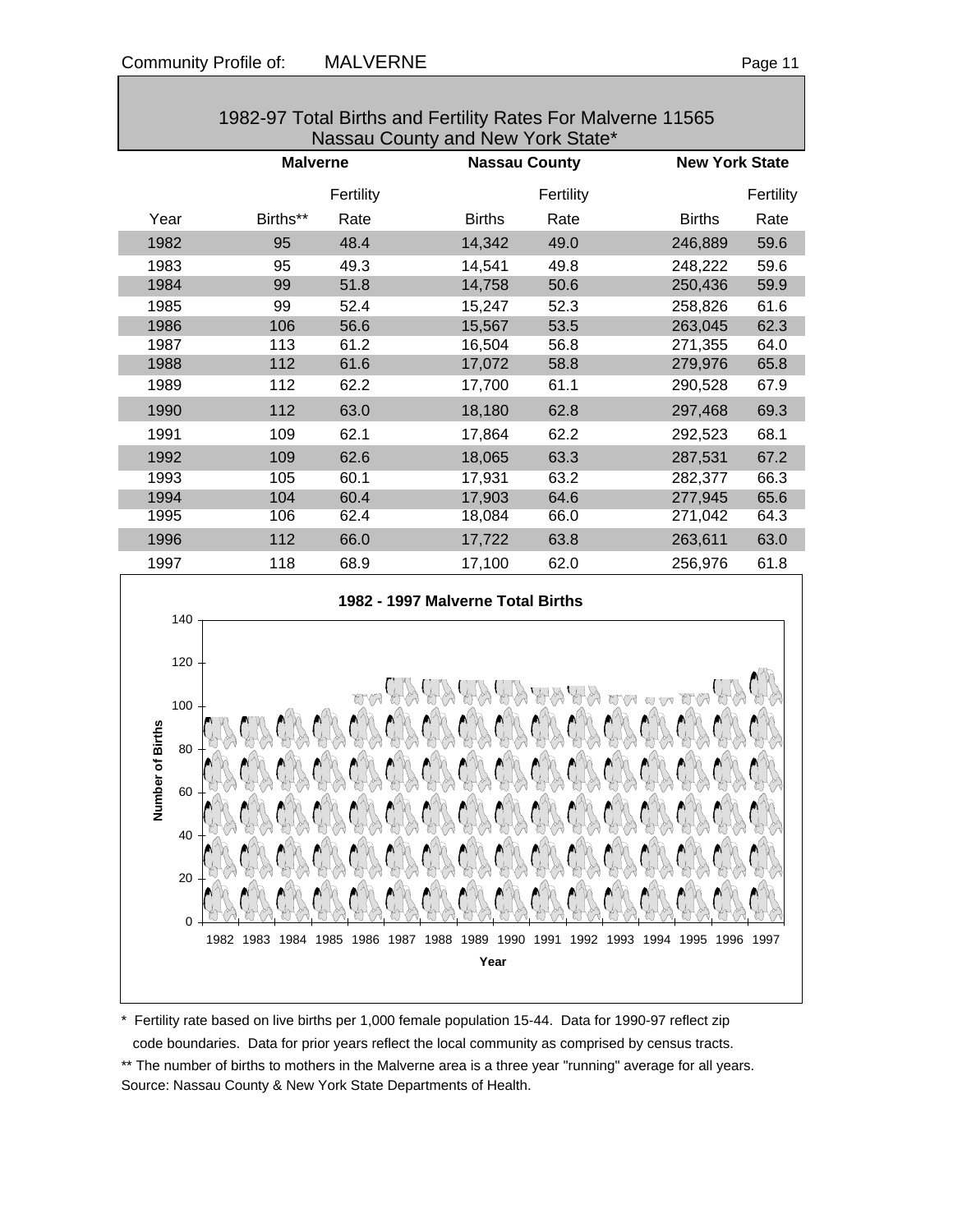|      | For Malverne 11565", Nassau County and New York State" |                  |               |                      |               |                       |  |  |  |  |
|------|--------------------------------------------------------|------------------|---------------|----------------------|---------------|-----------------------|--|--|--|--|
|      | <b>Malverne</b>                                        |                  |               | <b>Nassau County</b> |               | <b>New York State</b> |  |  |  |  |
|      | Teen                                                   | Fertility        |               | Fertility            |               | Fertility             |  |  |  |  |
| Year | Births***                                              | Rate             | <b>Births</b> | Rate                 | <b>Births</b> | Rate                  |  |  |  |  |
| 1984 | $\Omega$                                               | 0.9              | 668           | 12.2                 | 25,658        | 35.7                  |  |  |  |  |
| 1985 | 0                                                      | 1.0              | 711           | 13.4                 | 25,470        | 36.4                  |  |  |  |  |
| 1986 | $\overline{0}$                                         | 1.0              | 685           | 13.4                 | 25,134        | 37.0                  |  |  |  |  |
| 1987 | 1                                                      | $2.2\phantom{0}$ | 677           | 13.8                 | 25,080        | 38.0                  |  |  |  |  |
| 1988 | 1                                                      | 4.7              | 663           | 14.1                 | 25,861        | 40.3                  |  |  |  |  |
| 1989 | 2                                                      | 7.6              | 679           | 15.0                 | 26,593        | 42.7                  |  |  |  |  |
| 1990 | $\overline{2}$                                         | 8.2              | 674           | 15.6                 | 26,553        | 44.0                  |  |  |  |  |
| 1991 | $\overline{2}$                                         | 6.2              | 672           | 16.0                 | 26,216        | 44.1                  |  |  |  |  |
| 1992 | $\overline{2}$                                         | 6.6              | 629           | 15.1                 | 25,330        | 43.4                  |  |  |  |  |
| 1993 | 1                                                      | 3.5              | 700           | 18.4                 | 25,515        | 44.3                  |  |  |  |  |
| 1994 | $\overline{2}$                                         | 5.3              | 682           | 18.2                 | 25,852        | 45.3                  |  |  |  |  |
| 1995 | 1                                                      | 4.1              | 668           | 18.0                 | 24,805        | 43.6                  |  |  |  |  |
| 1996 | $\overline{2}$                                         | 6.0              | 637           | 15.8                 | 23,864        | 41.8                  |  |  |  |  |
| 1997 | $\overline{2}$                                         | 6.4              | 561           | 13.9                 | 22,185        | 38.5                  |  |  |  |  |

## 1984-97 Births To Teen Mothers and Fertility Rates For Malverne 11565\*, Nassau County and New York State\*\*

\*\*\* In some of the years above, a teen fertility rate is greater than 0 when teen births are 0. This is possible because teen births are presented as a 3 year average and the actual teen birth number is between 0 and .5



\* The number of birth to teen mothers in the Malverne area is a three year "running" average for all years.

\*\* Fertility rate based on live births per 1,000 female population 15-19. Data for 1990-97 reflect zip code boundaries. Data for prior years reflect the local community as comprised by census tracts. Source: Nassau County & New York State Departments of Health.